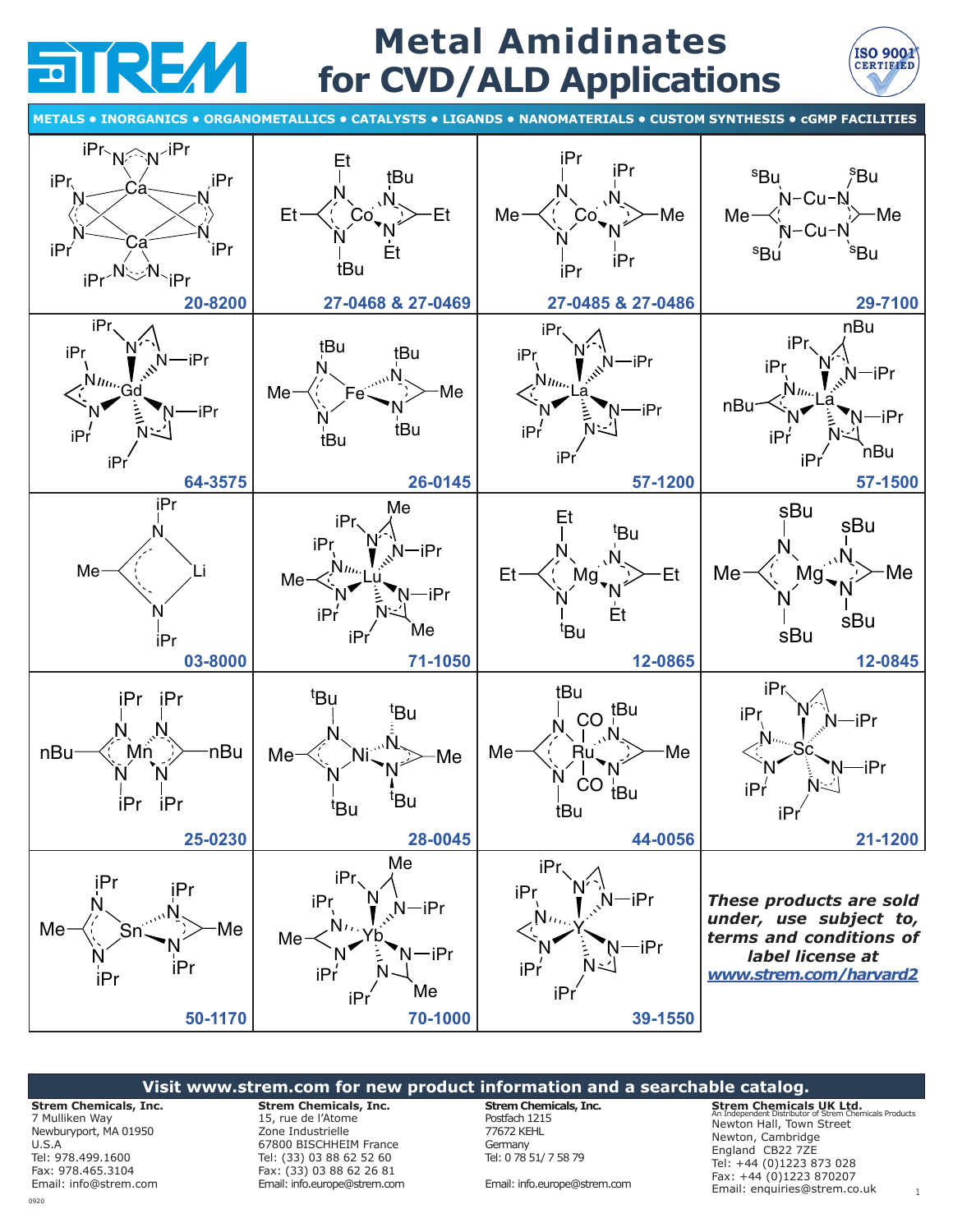<span id="page-1-0"></span>

| 20-8200                       | Bis(N,N'-diisopropylformamidinato)calcium(II) dimer, (99.99 %-Ca) PURATREM (1959584-78-1)<br>$C_{28}H_{60}Ca_2N_s$ ; FW: 588.99; tan to light-brown pwdr.<br>air sensitive, moisture sensitive | 1g<br>5g          |
|-------------------------------|------------------------------------------------------------------------------------------------------------------------------------------------------------------------------------------------|-------------------|
| <b>Technical Note:</b>        |                                                                                                                                                                                                |                   |
|                               | 1. Calcium amidinate precursor for the atomic layer deposition (ALD) of calcium containing thin films.                                                                                         |                   |
| References:                   |                                                                                                                                                                                                |                   |
|                               | 1. Angew. Chem. Int. Ed., 2016, 55, 10228 -10233.                                                                                                                                              |                   |
| 27-0468                       | Bis(N-t-butyl-N'-ethylpropanimidamidato)cobalt(II), min. 98% (1011477-51-2)                                                                                                                    | 1g                |
|                               | $C_{18}H_{38}CoN_a$ ; FW: 369.45; blue-green liq.                                                                                                                                              | 5g                |
|                               | air sensitive, moisture sensitive                                                                                                                                                              |                   |
| <b>Technical Note:</b>        |                                                                                                                                                                                                |                   |
|                               | 1. Volatile cobalt complex for the atomic layer deposition of cobalt metal.                                                                                                                    |                   |
| References:                   |                                                                                                                                                                                                |                   |
|                               | 1. Chemistry of Materials, 2014, 26, 2642                                                                                                                                                      |                   |
|                               | 2. J. Phys. Chem. Lett., 2014, 5, 1091<br>3. Dalton T., 2008, 19, 2592                                                                                                                         |                   |
|                               |                                                                                                                                                                                                |                   |
| 27-0469                       | Bis(N-t-butyl-N'-ethylpropanimidamidato)cobalt(II), min. 98% (99.99%-Co) PURATREM (1011477-51-2)<br>$C_{18}H_{38}CoN_a$ ; FW: 369.45; blue-green liq.<br>air sensitive, moisture sensitive     | 1g<br>5g          |
| <b>Technical Note:</b>        |                                                                                                                                                                                                |                   |
|                               | 1. Volatile Cobalt precursor for ALD/CVD                                                                                                                                                       |                   |
| References:                   |                                                                                                                                                                                                |                   |
|                               | 1. J. Phys. Chem. Lett., 2014, 5, 1091                                                                                                                                                         |                   |
|                               | 2. Chem. Mater., 2014, 26, 2642                                                                                                                                                                |                   |
|                               | 3. J. Mater. Chem. C., 2015, 3, 2500                                                                                                                                                           |                   |
| 27-0485                       | Bis(N,N'-di-i-propylacetamidinato)cobalt(II), min. 98% Co(iPr-MeAMD), (635680-58-9)                                                                                                            | 250 <sub>mg</sub> |
| amp                           | $C_{16}H_{34}$ CoN <sub>a</sub> ; FW: 341.40; green xtl.; m.p. 84°; b.p. sublimes 50°C (50 mTorr)<br>air sensitive, moisture sensitive                                                         | 1g<br>5g          |
| Technical Notes:              |                                                                                                                                                                                                |                   |
|                               | 1. Precursor with metal nitrogen bonds used for the atomic layer deposition of metals, nitrides, and oxides. See WO 2004/046417A2.                                                             |                   |
|                               | 2. Copper complex used in the vapor phase, atomic layer deposition of Co <sub>a</sub> S <sub>a</sub> and its application for super conductors.                                                 |                   |
|                               | 3. Complex used in the atomic layer deposition of cobalt sulfide.                                                                                                                              |                   |
| References:                   |                                                                                                                                                                                                |                   |
|                               | 1. Nano Letters, 2015, 15, 6689                                                                                                                                                                |                   |
|                               | 2. ACS Nano, 2015, 9, 8484                                                                                                                                                                     |                   |
| 27-0486                       | Bis(N,N'-di-i-propylacetamidinato)cobalt(II), min. 98% (99.99%-Co) PURATREM (Co(iPr-MeAMD), (635680-58-9)                                                                                      | 250mg             |
| amp                           | $C_{16}H_{34}$ CoN <sub>4</sub> ; FW: 341.40; green xtl.; m.p. 84°; b.p. sublimes 50°C (50 mTorr)                                                                                              | 1g                |
| <b>HAZ</b><br>Technical Note: | air sensitive, moisture sensitive                                                                                                                                                              | 5g                |
|                               | 1. See 27-0485 (page 2)                                                                                                                                                                        |                   |
|                               |                                                                                                                                                                                                |                   |
| 29-7100                       | Bis(N,N'-di-sec-butylacetamidinato)dicopper(I), 99% (695188-31-9)                                                                                                                              | 250 <sub>mg</sub> |
| amp                           | $(C_{10}H_{21}N_{2})$ <sub>2</sub> Cu <sub>2</sub> ; FW: 465.67; white to off-white xtl.                                                                                                       | 1g                |
|                               | air sensitive, moisture sensitive, (store cold)                                                                                                                                                | 5g                |
| <b>Technical Note:</b>        |                                                                                                                                                                                                |                   |
|                               | 1. Precursor with metal nitrogen bonds used for the atomic layer deposition of metals, metal nitrides, and oxides. See WO 2004/046417A2.                                                       |                   |
| References:                   | 1. Chem. Mater., 2011, 23, 4411                                                                                                                                                                |                   |
|                               | 2. J. Am. Chem. Soc., 2009, 131, 18159                                                                                                                                                         |                   |
|                               | 3. Appl. Phys. Lett., 2009, 94, 123107                                                                                                                                                         |                   |
|                               | 4. Inorg. Chem., 2005, 44, 1728                                                                                                                                                                |                   |
|                               |                                                                                                                                                                                                |                   |
| 64-3575                       | Tris(N,N'-di-i-propylformamidinato)gadolinium(III), (99.999+%-Gd) PURATREM Gd-FMD                                                                                                              | 1g                |
| $[$ NEW $]$                   | $C_{21}H_{45}GdN_{6}$ ; FW: 538.87; white to off-white pwdr.<br>air sensitive, moisture sensitive                                                                                              | 5g                |
|                               |                                                                                                                                                                                                |                   |

| Visit www.strem.com for new product information and a searchable catalog.                                                  |                                                                                                                                                           |                                                                                                 |                                                                                                                                                                                                                      |  |  |  |  |
|----------------------------------------------------------------------------------------------------------------------------|-----------------------------------------------------------------------------------------------------------------------------------------------------------|-------------------------------------------------------------------------------------------------|----------------------------------------------------------------------------------------------------------------------------------------------------------------------------------------------------------------------|--|--|--|--|
| <b>Strem Chemicals, Inc.</b><br>7 Mulliken Way<br>Newburyport, MA 01950<br>U.S.A<br>Tel: 978.499.1600<br>Fax: 978.465.3104 | <b>Strem Chemicals, Inc.</b><br>15, rue de l'Atome<br>Zone Industrielle<br>67800 BISCHHEIM France<br>Tel: (33) 03 88 62 52 60<br>Fax: (33) 03 88 62 26 81 | <b>Strem Chemicals, Inc.</b><br>Postfach 1215<br>77672 KEHL<br>Germany<br>Tel: 0 78 51/ 7 58 79 | <b>Strem Chemicals UK Ltd.</b><br>An Independent Distributor of Strem Chemicals Products<br>Newton Hall, Town Street<br>Newton, Cambridge<br>England CB22 7ZE<br>Tel: +44 (0)1223 873 028<br>Fax: +44 (0)1223 870207 |  |  |  |  |
| Email: info@strem.com                                                                                                      | Email: info.europe@strem.com                                                                                                                              | Email: info.europe@strem.com                                                                    | Email: enquiries@strem.co.uk                                                                                                                                                                                         |  |  |  |  |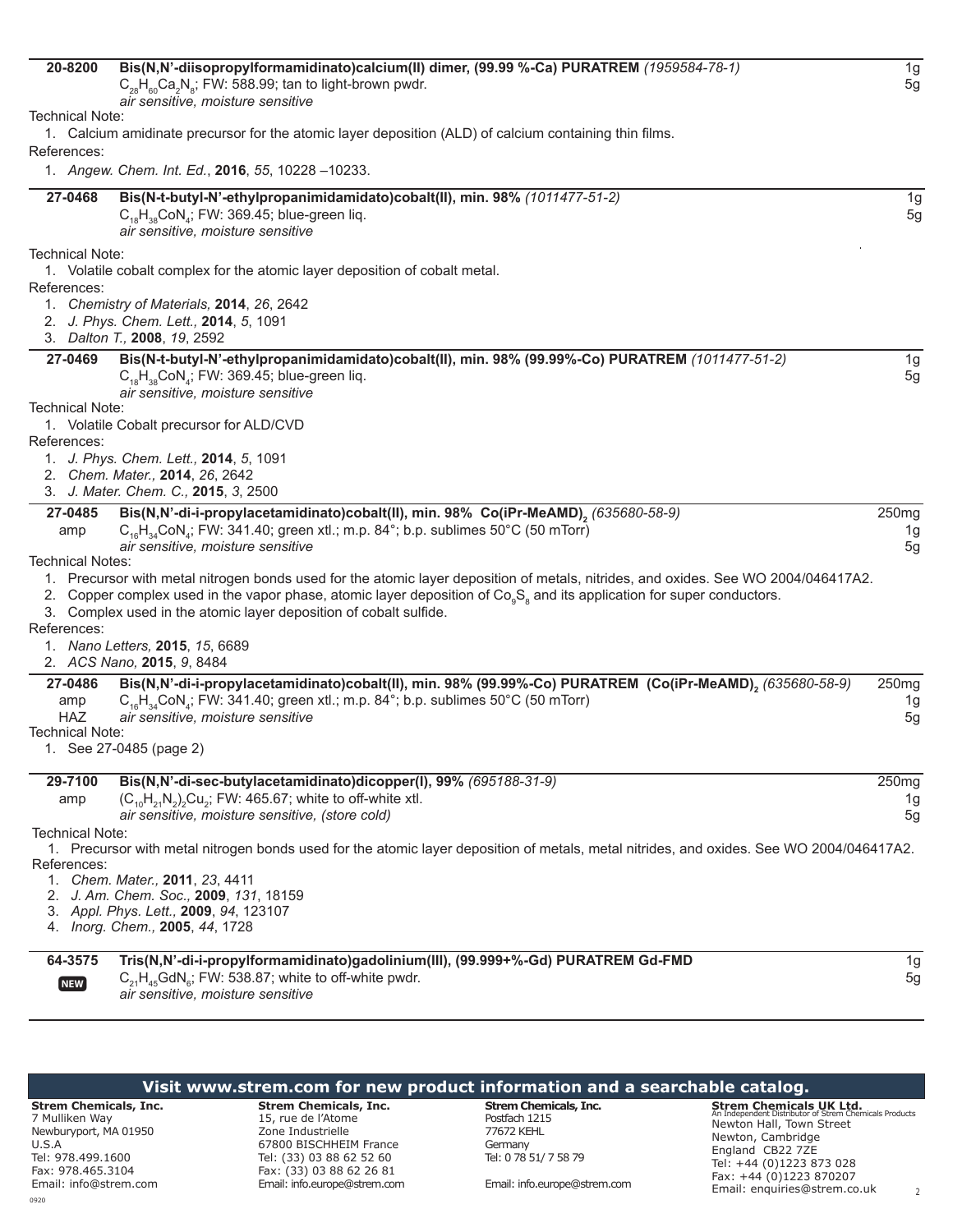| 26-0145                       | Bis(N,N'-di-t-butylacetamidinato)iron (II), min. 98% (635680-56-7)                                                                                                  | 250 <sub>mg</sub> |
|-------------------------------|---------------------------------------------------------------------------------------------------------------------------------------------------------------------|-------------------|
| amp                           | $C_{20}H_{42}N_{4}Fe$ ; FW: 394.42; dark gray solid; m.p. 107°                                                                                                      | 1g                |
|                               | air sensitive, moisture sensitive                                                                                                                                   | 5g                |
|                               | Note: Extremely air-sensitive. Contact Strem to discuss.                                                                                                            |                   |
| Technical Notes:              |                                                                                                                                                                     |                   |
|                               | 1. Iron amidinate used in the chemical vapor deposition of iron, iron carbides and iron nitride films.<br>2. Precursor for the MOCVD of iron-containing thin films. |                   |
|                               | 3. Fabrication of thin films of iron oxide via atomic layer deposition.                                                                                             |                   |
| References:                   |                                                                                                                                                                     |                   |
|                               | 1. Journal of the Electrochemical Society, 2010, 157, D454                                                                                                          |                   |
|                               | 2. ECS Transactions, 2009, 25, 181                                                                                                                                  |                   |
|                               | 3. ACS Appl. Mater. Interfaces 2015, 7, 16138                                                                                                                       |                   |
|                               |                                                                                                                                                                     |                   |
| 57-1200                       | Tris(N,N'-di-i-propylformamidinato)lanthanum(III), (99.999+%-La) PURATREM La-FMD (1034537-36-4)                                                                     | 1g                |
| amp                           | $C_{21}H_{45}$ LaN <sub>6</sub> ; FW: 520.53; white to off-white pwdr.                                                                                              | 5g                |
| <b>HAZ</b><br>Technical Note: | air sensitive, moisture sensitive                                                                                                                                   |                   |
|                               | 1. Lanthanum precursor for the ALD/CVD of La <sub>2</sub> O <sub>3</sub> , LaLuO <sub>3</sub> , LaScO <sub>3</sub> , and LaYO <sub>3</sub> thin films.              |                   |
| References:                   |                                                                                                                                                                     |                   |
|                               | 1. Appl. Phys. Lett., 2009, 94, 262904                                                                                                                              |                   |
|                               | 2. Electrochem. Solid-State Lett., 2009, 12, G13                                                                                                                    |                   |
|                               | 3. Appl. Phys. Lett., 2010, 97, 162910                                                                                                                              |                   |
|                               | 4. J. Electrochem. Soc., 2011, 158, H447                                                                                                                            |                   |
|                               | 5. ECS Trans., 2012, 45, 95                                                                                                                                         |                   |
|                               | 6. Nano Lett., 2013, 13, 594                                                                                                                                        |                   |
|                               | 7. J. Crystal Growth, 2013, 363, 150                                                                                                                                |                   |
|                               | 8. ECS Trans., 2013, 54, 255                                                                                                                                        |                   |
|                               | 9. App. Surface Sci., 2014, 292, 880                                                                                                                                |                   |
|                               | 10. Proc. SPIE, 2014, 8987, 898712                                                                                                                                  |                   |
| 57-1500                       | Tris(N,N'-di-i-propylpentylamidinato)lanthanum(III), 98% (99.999%-La) PURATREM                                                                                      | 1g                |
| amp                           | $C_{33}H_{69}N_{6}La$ ; FW: 688.84; off white to beige solid                                                                                                        | 5g                |
|                               | air sensitive, moisture sensitive                                                                                                                                   |                   |
| 03-8000                       | (N,N'-Di-i-propylacetamidinato)lithium, min. 97% (99.99+%-Li) PURATREM                                                                                              | 1g                |
|                               | $C_sH_{17}N_2Li$ ; FW: 148.17; off white to beige solid                                                                                                             | 5 <sub>g</sub>    |
|                               | air sensitive, moisture sensitive                                                                                                                                   |                   |
| 71-1050                       | Tris(N,N'-di-i-propylacetamidinato)lutetium(III), 99%                                                                                                               | 250 <sub>mg</sub> |
| amp                           | Lu( $C_8H_{17}N_2$ ) <sub>3</sub> ; FW: 598.67; white to off-white pwdr.                                                                                            | 1g                |
|                               | air sensitive, moisture sensitive                                                                                                                                   | $\frac{5g}{2}$    |
| 12-0865                       | Bis(N-t-butyl-N'-ethylpropanimidamidato)magnesium, min. 98% (99.99+%-Li) PURATREM                                                                                   | 1g                |
| amp                           | $C_{18}H_{28}MgN_A$ ; FW: 334.82; off-white to tan solid                                                                                                            | 5g                |
|                               | air sensitive, moisture sensitive                                                                                                                                   |                   |
| 12-0845                       | Bis(N,N'-di-sec-butylacetamidinato)magnesium, 99%                                                                                                                   | 1g                |
|                               | $C_{20}H_{42}MgN_{4}$ ; FW: 362.88; colorless to pale yellow liq.                                                                                                   | 5g                |
|                               | moisture sensitive                                                                                                                                                  |                   |
| 25-0230                       | Bis(N,N'-di-i-propylpentylamidinato)manganese(II), min. 98% (1188406-04-3)                                                                                          | 250mg             |
| amp                           | $C_{22}H_{46}MnN_A$ ; FW: 421.57; brown solid                                                                                                                       | 1g                |
|                               | air sensitive, moisture sensitive                                                                                                                                   | 5g                |
| References:                   |                                                                                                                                                                     |                   |
|                               | 1. J. Phys. Chem. C, 2012, 116, 23585                                                                                                                               |                   |
|                               |                                                                                                                                                                     |                   |
| 28-0045                       | Bis(N,N'-di-t-butylacetamidinato)nickel(II), (99.999%-Ni) PURATREM (940895-79-4)                                                                                    | 250 <sub>mg</sub> |
| amp                           | $C_{20}H_{42}N_A$ Ni; FW: 397.27; dark, purple-black xtl.; m.p. 95-96°                                                                                              | 1g                |
|                               | air sensitive, moisture sensitive                                                                                                                                   | 5g                |
| <b>Technical Notes:</b>       |                                                                                                                                                                     |                   |
|                               | 1. CVD/ALD precursor for the preparation of nickel nitride (NiNx) films.                                                                                            |                   |
|                               | 2. CVD/ALD precursor for the preparation of nickel sulfide (NiSx) films co-deposited by H <sub>2</sub> S.                                                           |                   |
| References:                   |                                                                                                                                                                     |                   |
|                               | 1. Chem. Mater., 2010, 22, 3060<br>2. Chem. Mater., 2016, 28, 1155.                                                                                                 |                   |
|                               |                                                                                                                                                                     |                   |

#### **Visit www.strem.com for new product information and a searchable catalog. Strem Chemicals, Inc.** 7 Mulliken Way Newburyport, MA 01950 Tel: 978.499.1600 Fax: 978.465.3104 **Strem Chemicals, Inc.**  15, rue de l'Atome Zone Industrielle 67800 BISCHHEIM France Tel: (33) 03 88 62 52 60 Fax: (33) 03 88 62 26 81 **Strem Chemicals, Inc.** Postfach 1215 77672 KEHL **Germany** Tel: 0 78 51/ 7 58 79 **Strem Chemicals UK Ltd.** An Independent Distributor of Strem Chemicals Products Newton Hall, Town Street Newton, Cambridge England CB22 7ZE Tel: +44 (0)1223 873 028 Fax: +44 (0)1223 870207

0920 Email: [info@strem.com](mailto:info%40strem.com?subject=Inquiry%3A%20Metal%20Amidinates)

U.S.A

Email[: info.europe@strem.com](mailto:info.europe%40strem.com?subject=Inquiry%3A%20Metal%20Amidinates)

Email: [info.europe@strem.com](mailto:info.europe%40strem.com?subject=Inquiry%3A%20Metal%20Amidinates)